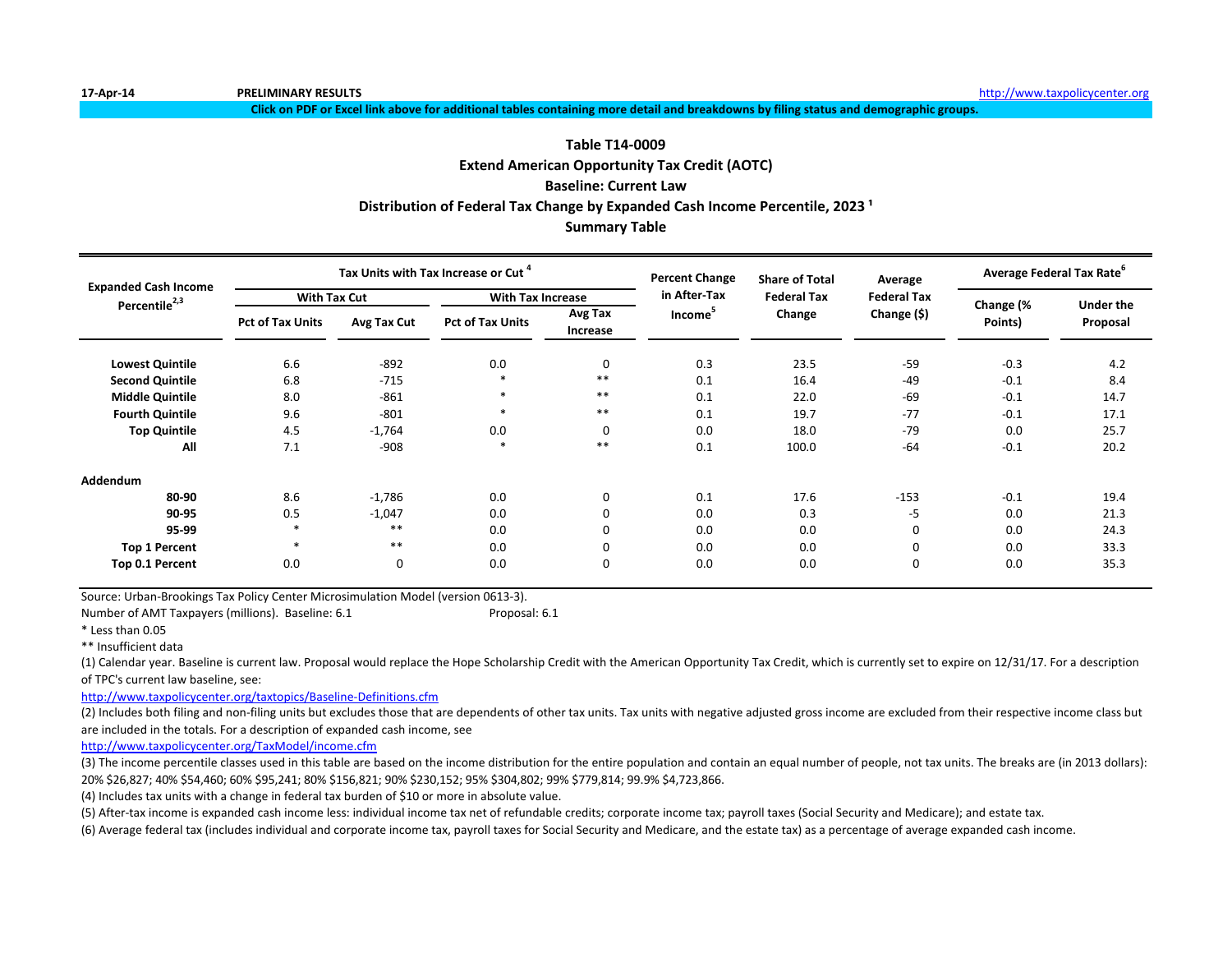# **Extend American Opportunity Tax Credit (AOTC) Baseline: Current Law Table T14-0009 Distribution of Federal Tax Change by Expanded Cash Income Percentile, 2023<sup>1</sup> Detail Table**

| <b>Expanded Cash Income</b> | Percent of Tax Units <sup>4</sup> |                             | <b>Percent Change</b>               | <b>Share of Total</b>        | <b>Average Federal Tax Change</b> |         | <b>Share of Federal Taxes</b> |                              | Average Federal Tax Rate <sup>6</sup> |                              |
|-----------------------------|-----------------------------------|-----------------------------|-------------------------------------|------------------------------|-----------------------------------|---------|-------------------------------|------------------------------|---------------------------------------|------------------------------|
| Percentile <sup>2,3</sup>   | <b>With Tax Cut</b>               | <b>With Tax</b><br>Increase | in After-Tax<br>Income <sup>3</sup> | <b>Federal Tax</b><br>Change | <b>Dollars</b>                    | Percent | Change (%<br>Points)          | <b>Under the</b><br>Proposal | Change (%<br>Points)                  | <b>Under the</b><br>Proposal |
| <b>Lowest Quintile</b>      | 6.6                               | 0.0                         | 0.3                                 | 23.5                         | $-59$                             | $-6.6$  | $-0.1$                        | 0.8                          | $-0.3$                                | 4.2                          |
| <b>Second Quintile</b>      | 6.8                               | *                           | 0.1                                 | 16.4                         | $-49$                             | $-1.2$  | 0.0                           | 3.5                          | $-0.1$                                | 8.4                          |
| <b>Middle Quintile</b>      | 8.0                               |                             | 0.1                                 | 22.0                         | $-69$                             | $-0.5$  | 0.0                           | 10.6                         | $-0.1$                                | 14.7                         |
| <b>Fourth Quintile</b>      | 9.6                               |                             | 0.1                                 | 19.7                         | $-77$                             | $-0.3$  | 0.0                           | 16.7                         | $-0.1$                                | 17.1                         |
| <b>Top Quintile</b>         | 4.5                               | 0.0                         | 0.0                                 | 18.0                         | $-79$                             | $-0.1$  | 0.1                           | 68.2                         | 0.0                                   | 25.7                         |
| All                         | 7.1                               | *                           | 0.1                                 | 100.0                        | $-64$                             | $-0.3$  | 0.0                           | 100.0                        | $-0.1$                                | 20.2                         |
| Addendum                    |                                   |                             |                                     |                              |                                   |         |                               |                              |                                       |                              |
| 80-90                       | 8.6                               | 0.0                         | 0.1                                 | 17.6                         | $-153$                            | $-0.3$  | 0.0                           | 13.0                         | $-0.1$                                | 19.4                         |
| 90-95                       | 0.5                               | 0.0                         | 0.0                                 | 0.3                          | -5                                | 0.0     | 0.0                           | 9.6                          | 0.0                                   | 21.3                         |
| 95-99                       |                                   | 0.0                         | 0.0                                 | 0.0                          | 0                                 | 0.0     | 0.0                           | 14.4                         | 0.0                                   | 24.3                         |
| <b>Top 1 Percent</b>        |                                   | 0.0                         | 0.0                                 | 0.0                          | $\mathbf 0$                       | 0.0     | 0.1                           | 31.2                         | 0.0                                   | 33.3                         |
| Top 0.1 Percent             | 0.0                               | 0.0                         | 0.0                                 | 0.0                          | $\mathbf 0$                       | 0.0     | 0.0                           | 14.8                         | 0.0                                   | 35.3                         |

### **Baseline Distribution of Income and Federal Taxes**

**Lowest Quintile** 44,500 25.8 19,943 4.0 886 0.9 19,057 4.9 4.4 **Second Quintile** 37,598 21.8 48,962 8.4 4,182 3.5 44,780 9.6 8.5 **Middle Quintile** 35,272 20.4 90,176 14.5 13,318 10.6 76,857 15.5 14.8 **Fourth Quintile** 28,346 16.4 152,357 19.7 26,158 16.7 126,199 20.4 17.2 **Top Quintile** 25,147 14.6 466,904 53.5 120,213 68.1 346,691 49.8 25.8 **All** 172,542 100.0 127,159 100.0 25,734 100.0 101,425 100.0 20.2 **Addendum 80-90** 12,783 7.4 232,985 13.6 45,260 13.0 187,725 13.7 19.4 **90-95** 6,110 3.5 326,077 9.1 69,597 9.6 256,479 9.0 21.3 **95-99** 4,968 2.9 528,443 12.0 128,370 14.4 400,073 11.4 24.3 **Top 1 Percent** 1,286 0.8 3,222,719 18.9 1,073,976 31.1 2,148,743 15.8 33.3 **Top 0.1 Percent** 130 0.1 14,263,796 8.5 5,032,507 14.7 9,231,289 6.9 35.3 **Expanded Cash Income Percentile2,3 Tax Units Pre-Tax Income Federal Tax Burden After-Tax Income <sup>5</sup> Average Federal Tax Rate**  Number Percent of Descent of Percent of Descent of Descent of Descent of Descent of Descent Descent Descent Descen<br>هم<del>ا</del>م المواقع المواقع المواقع المواقع المواقع المواقع المواقع المواقع المواقع المواقع المواقع المواقع الم **(thousands) Percent of Total Average (dollars) Percent of Total Average (dollars) Percent of Total Average (dollars) Percent of Total**

by Expanded Cash Income Percentile, 2023<sup>1</sup>

Source: Urban-Brookings Tax Policy Center Microsimulation Model (version 0613-3).

Number of AMT Taxpayers (millions). Baseline: 6.1 Proposal: 6.1

\* Less than 0.05

(1) Calendar year. Baseline is current law. Proposal would replace the Hope Scholarship Credit with the American Opportunity Tax Credit, which is currently set to expire on 12/31/17. For a description of TPC's current law baseline, see:

<http://www.taxpolicycenter.org/taxtopics/Baseline-Definitions.cfm>

(2) Includes both filing and non-filing units but excludes those that are dependents of other tax units. Tax units with negative adjusted gross income are excluded from their respective income class but are included in the totals. For a description of expanded cash income, see

[http://www.taxpolicycente](http://www.taxpolicycenter.org/TaxModel/income.cfm)r.org/TaxModel/income.cfm

(3) The income percentile classes used in this table are based on the income distribution for the entire population and contain an equal number of people, not tax units. The breaks are (in 2013 dollars): 20% \$26,827; 40% \$54,460; 60% \$95,241; 80% \$156,821; 90% \$230,152; 95% \$304,802; 99% \$779,814; 99.9% \$4,723,866.

(4) Includes tax units with a change in federal tax burden of \$10 or more in absolute value.

(5) After-tax income is expanded cash income less: individual income tax net of refundable credits; corporate income tax; payroll taxes (Social Security and Medicare); and estate tax.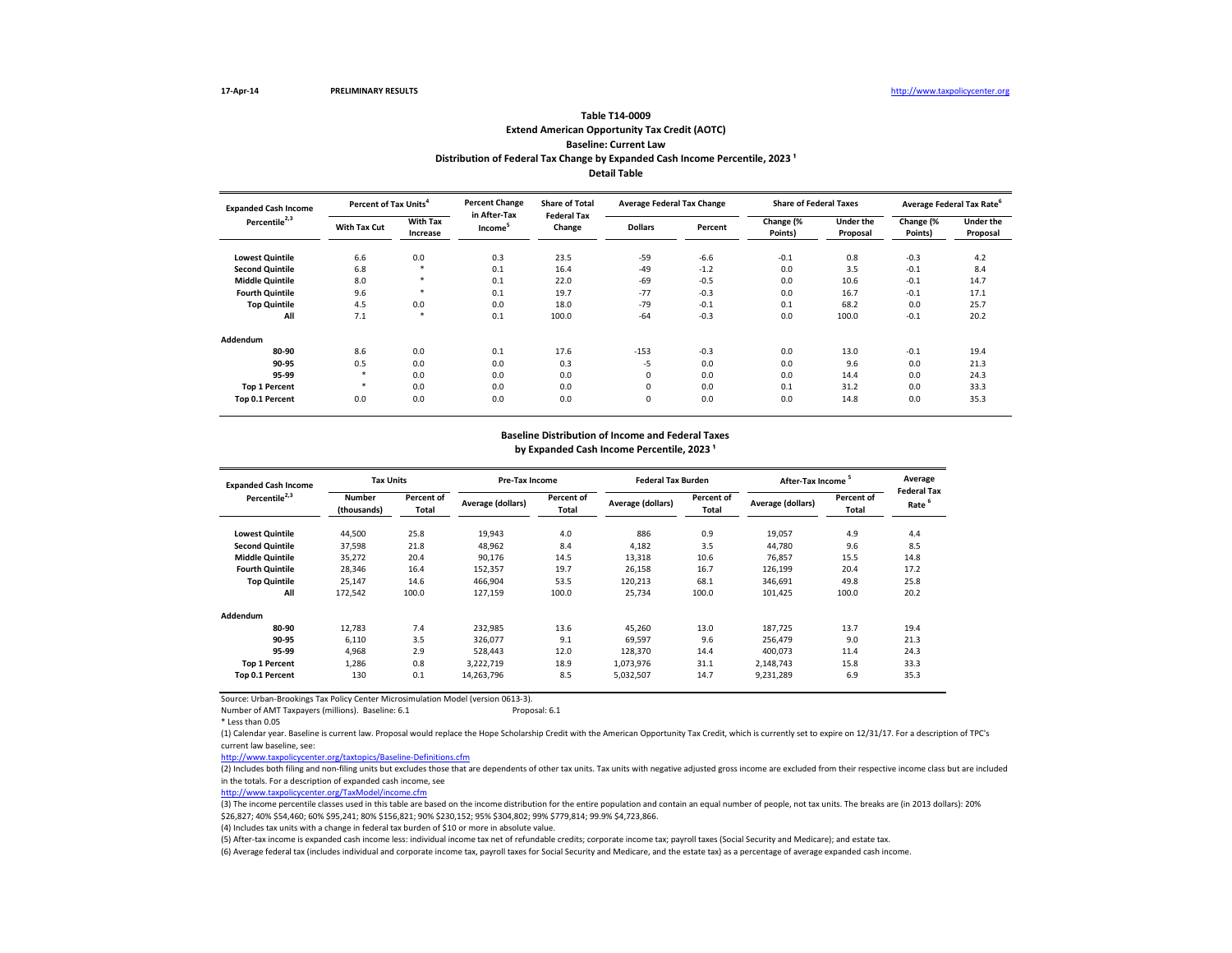### **Extend American Opportunity Tax Credit (AOTC) Baseline: Current Law Table T14-0009** Distribution of Federal Tax Change by Expanded Cash Income Percentile Adjusted for Family Size, 2023<sup>1</sup> **Detail Table**

| <b>Expanded Cash Income</b> | Percent of Tax Units <sup>4</sup> |                             | <b>Percent Change</b>               | <b>Share of Total</b><br><b>Federal Tax</b> | <b>Average Federal Tax Change</b> |         | <b>Share of Federal Taxes</b> |                              | Average Federal Tax Rate |                              |
|-----------------------------|-----------------------------------|-----------------------------|-------------------------------------|---------------------------------------------|-----------------------------------|---------|-------------------------------|------------------------------|--------------------------|------------------------------|
| Percentile <sup>2,3</sup>   | With Tax Cut                      | <b>With Tax</b><br>Increase | in After-Tax<br>Income <sup>3</sup> | Change                                      | <b>Dollars</b>                    | Percent | Change (%<br>Points)          | <b>Under the</b><br>Proposal | Change (%<br>Points)     | <b>Under the</b><br>Proposal |
| <b>Lowest Quintile</b>      | 6.3                               | 0.0                         | 0.3                                 | 18.8                                        | $-58$                             | $-21.0$ | $-0.1$                        | 0.2                          | $-0.3$                   | 1.2                          |
| <b>Second Quintile</b>      | 8.2                               | $\star$                     | 0.2                                 | 21.7                                        | -66                               | $-2.0$  | $-0.1$                        | 2.7                          | $-0.2$                   | 7.7                          |
| <b>Middle Quintile</b>      | 9.3                               | $\star$                     | 0.1                                 | 20.1                                        | $-65$                             | $-0.6$  | 0.0                           | 8.1                          | $-0.1$                   | 12.9                         |
| <b>Fourth Quintile</b>      | 9.5                               | 東                           | 0.1                                 | 30.8                                        | $-105$                            | $-0.5$  | 0.0                           | 16.5                         | $-0.1$                   | 16.8                         |
| <b>Top Quintile</b>         | 2.0                               | 0.0                         | 0.0                                 | 8.2                                         | $-29$                             | 0.0     | 0.2                           | 72.3                         | 0.0                      | 25.4                         |
| All                         | 7.1                               | $\ast$                      | 0.1                                 | 100.0                                       | $-64$                             | $-0.3$  | 0.0                           | 100.0                        | $-0.1$                   | 20.2                         |
| Addendum                    |                                   |                             |                                     |                                             |                                   |         |                               |                              |                          |                              |
| 80-90                       | 3.8                               | 0.0                         | 0.0                                 | 8.0                                         | $-55$                             | $-0.1$  | 0.0                           | 14.1                         | 0.0                      | 19.5                         |
| 90-95                       | 0.3                               | 0.0                         | 0.0                                 | 0.2                                         | $-3$                              | 0.0     | 0.0                           | 10.3                         | 0.0                      | 21.0                         |
| 95-99                       | $\star$                           | 0.0                         | 0.0                                 | 0.0                                         | 0                                 | 0.0     | 0.0                           | 15.9                         | 0.0                      | 24.0                         |
| <b>Top 1 Percent</b>        | $\star$                           | 0.0                         | 0.0                                 | 0.0                                         | 0                                 | 0.0     | 0.1                           | 32.0                         | 0.0                      | 33.2                         |
| Top 0.1 Percent             | $\star$                           | 0.0                         | 0.0                                 | 0.0                                         | 0                                 | 0.0     | 0.0                           | 15.5                         | 0.0                      | 35.3                         |

#### **Baseline Distribution of Income and Federal Taxes**

by Expanded Cash Income Percentile Adjusted for Family Size, 2023<sup>1</sup>

| <b>Expanded Cash Income</b> | <b>Tax Units</b>             |                     | <b>Pre-Tax Income</b> |                     | <b>Federal Tax Burden</b> |                     | After-Tax Income  |                     | Average<br><b>Federal Tax</b> |
|-----------------------------|------------------------------|---------------------|-----------------------|---------------------|---------------------------|---------------------|-------------------|---------------------|-------------------------------|
| Percentile <sup>2,3</sup>   | <b>Number</b><br>(thousands) | Percent of<br>Total | Average (dollars)     | Percent of<br>Total | Average (dollars)         | Percent of<br>Total | Average (dollars) | Percent of<br>Total | Rate                          |
| <b>Lowest Quintile</b>      | 36,160                       | 21.0                | 18,975                | 3.1                 | 275                       | 0.2                 | 18,700            | 3.9                 | 1.5                           |
| <b>Second Quintile</b>      | 36,291                       | 21.0                | 43,302                | 7.2                 | 3,399                     | 2.8                 | 39,903            | 8.3                 | 7.9                           |
| <b>Middle Quintile</b>      | 33,999                       | 19.7                | 81,191                | 12.6                | 10,550                    | 8.1                 | 70,641            | 13.7                | 13.0                          |
| <b>Fourth Quintile</b>      | 32,725                       | 19.0                | 132,960               | 19.8                | 22,430                    | 16.5                | 110,531           | 20.7                | 16.9                          |
| <b>Top Quintile</b>         | 31.689                       | 18.4                | 397.610               | 57.4                | 101,137                   | 72.2                | 296.473           | 53.7                | 25.4                          |
| All                         | 172,542                      | 100.0               | 127,159               | 100.0               | 25,734                    | 100.0               | 101,425           | 100.0               | 20.2                          |
| Addendum                    |                              |                     |                       |                     |                           |                     |                   |                     |                               |
| 80-90                       | 16.056                       | 9.3                 | 199,688               | 14.6                | 38,903                    | 14.1                | 160,785           | 14.8                | 19.5                          |
| 90-95                       | 7,679                        | 4.5                 | 283,721               | 9.9                 | 59,560                    | 10.3                | 224,161           | 9.8                 | 21.0                          |
| 95-99                       | 6.472                        | 3.8                 | 454.467               | 13.4                | 108,880                   | 15.9                | 345,587           | 12.8                | 24.0                          |
| <b>Top 1 Percent</b>        | 1.482                        | 0.9                 | 2.883.799             | 19.5                | 957.024                   | 31.9                | 1,926,774         | 16.3                | 33.2                          |
| Top 0.1 Percent             | 152                          | 0.1                 | 12,799,934            | 8.9                 | 4,514,145                 | 15.4                | 8,285,789         | 7.2                 | 35.3                          |

Source: Urban-Brookings Tax Policy Center Microsimulation Model (version 0613-3).

Number of AMT Taxpayers (millions). Baseline: 6.1

\* Less than 0.05

(1) Calendar year. Baseline is current law. Proposal would replace the Hope Scholarship Credit with the American Opportunity Tax Credit, which is currently set to expire on 12/31/17. For a description of TPC's current law baseline, see:

<http://www.taxpolicycenter.org/taxtopics/Baseline-Definitions.cfm>

(2) Includes both filing and non-filing units but excludes those that are dependents of other tax units. Tax units with negative adjusted gross income are excluded from their respective income class but are included in the totals. For a description of expanded cash income, see

[http://www.taxpolicycente](http://www.taxpolicycenter.org/TaxModel/income.cfm)r.org/TaxModel/income.cfm

(3) The income percentile classes used in this table are based on the income distribution for the entire population and contain an equal number of people, not tax units. The incomes used are adjusted for family size by dividing by the square root of the number of people in the tax unit. The resulting percentile breaks are (in 2013 dollars): 20% \$18,678; 40% \$35,821; 60% \$60,717; 80% \$95,966; 90% \$135,210; 95% \$184,371; 99% \$473,923; 99.9% \$2,793,265.

(4) Includes tax units with a change in federal tax burden of \$10 or more in absolute value.

(5) After-tax income is expanded cash income less: individual income tax net of refundable credits; corporate income tax; payroll taxes (Social Security and Medicare); and estate tax.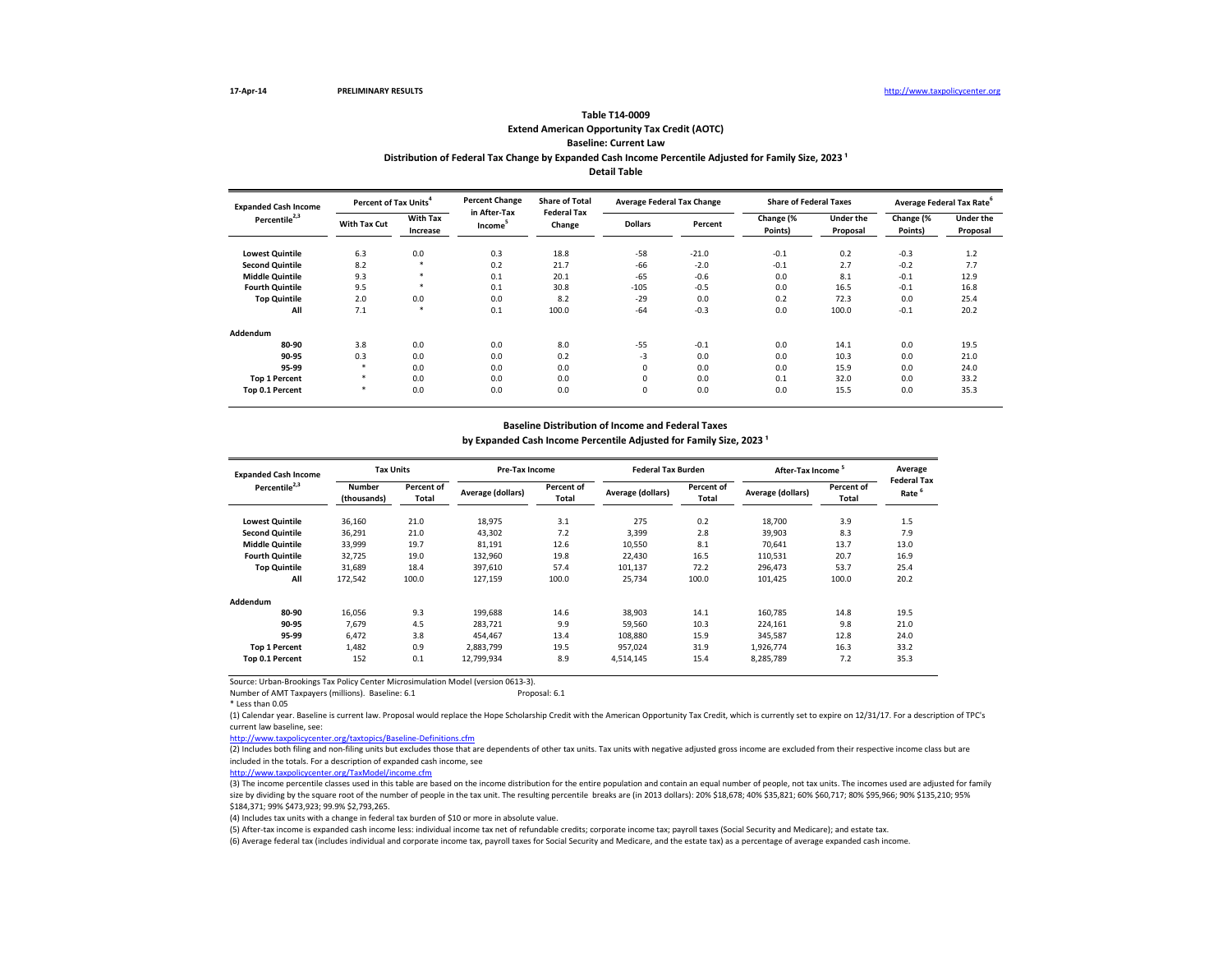# **Extend American Opportunity Tax Credit (AOTC) Baseline: Current Law Table T14-0009** Distribution of Federal Tax Change by Expanded Cash Income Percentile Adjusted for Family Size, 2023<sup>1</sup> **Detail Table - Single Tax Units**

| <b>Expanded Cash Income</b> | Percent of Tax Units <sup>4</sup> |                             | <b>Percent Change</b>               | <b>Share of Total</b><br><b>Federal Tax</b> | <b>Average Federal Tax Change</b> |         | <b>Share of Federal Taxes</b> |                              | Average Federal Tax Rate |                              |
|-----------------------------|-----------------------------------|-----------------------------|-------------------------------------|---------------------------------------------|-----------------------------------|---------|-------------------------------|------------------------------|--------------------------|------------------------------|
| Percentile <sup>2,3</sup>   | With Tax Cut                      | <b>With Tax</b><br>Increase | in After-Tax<br>Income <sup>3</sup> | Change                                      | <b>Dollars</b>                    | Percent | Change (%<br>Points)          | <b>Under the</b><br>Proposal | Change (%<br>Points)     | <b>Under the</b><br>Proposal |
| <b>Lowest Quintile</b>      | 7.2                               | 0.0                         | 0.5                                 | 36.8                                        | $-63$                             | $-6.2$  | $-0.1$                        | 2.1                          | $-0.4$                   | 6.5                          |
| <b>Second Quintile</b>      | 7.9                               | *                           | 0.2                                 | 33.2                                        | $-61$                             | $-2.1$  | $-0.1$                        | 5.7                          | $-0.2$                   | 8.7                          |
| <b>Middle Quintile</b>      | 6.2                               | *                           | 0.1                                 | 15.1                                        | $-37$                             | $-0.5$  | 0.0                           | 11.9                         | $-0.1$                   | 13.0                         |
| <b>Fourth Quintile</b>      | 4.1                               | 0.0                         | 0.1                                 | 13.6                                        | $-41$                             | $-0.2$  | 0.0                           | 21.1                         | 0.0                      | 18.2                         |
| <b>Top Quintile</b>         | 0.3                               | 0.0                         | 0.0                                 | 0.4                                         | $-2$                              | 0.0     | 0.2                           | 58.9                         | 0.0                      | 25.5                         |
| All                         | 5.9                               | $\star$                     | 0.1                                 | 100.0                                       | $-47$                             | $-0.4$  | 0.0                           | 100.0                        | $-0.1$                   | 18.7                         |
| Addendum                    |                                   |                             |                                     |                                             |                                   |         |                               |                              |                          |                              |
| 80-90                       | 0.4                               | 0.0                         | 0.0                                 | 0.3                                         | $-2$                              | 0.0     | 0.1                           | 15.0                         | 0.0                      | 20.5                         |
| 90-95                       | 0.3                               | 0.0                         | 0.0                                 | 0.1                                         | $-2$                              | 0.0     | 0.0                           | 7.8                          | 0.0                      | 21.2                         |
| 95-99                       |                                   | 0.0                         | 0.0                                 | 0.0                                         | 0                                 | 0.0     | 0.1                           | 13.7                         | 0.0                      | 24.1                         |
| <b>Top 1 Percent</b>        |                                   | 0.0                         | 0.0                                 | 0.0                                         | 0                                 | 0.0     | 0.1                           | 22.5                         | 0.0                      | 34.9                         |
| Top 0.1 Percent             |                                   | 0.0                         | 0.0                                 | 0.0                                         | 0                                 | 0.0     | 0.0                           | 11.5                         | 0.0                      | 37.4                         |

### **Baseline Distribution of Income and Federal Taxes**

by Expanded Cash Income Percentile Adjusted for Family Size, 2023<sup>1</sup>

| <b>Expanded Cash Income</b> | <b>Tax Units</b>             |                     | Pre-Tax Income    |                     | <b>Federal Tax Burden</b> |                     | <b>After-Tax Income</b> |                     | Average                                 |
|-----------------------------|------------------------------|---------------------|-------------------|---------------------|---------------------------|---------------------|-------------------------|---------------------|-----------------------------------------|
| Percentile <sup>2,3</sup>   | <b>Number</b><br>(thousands) | Percent of<br>Total | Average (dollars) | Percent of<br>Total | Average (dollars)         | Percent of<br>Total | Average (dollars)       | Percent of<br>Total | <b>Federal Tax</b><br>Rate <sup>6</sup> |
| <b>Lowest Quintile</b>      | 20,234                       | 27.4                | 14,557            | 5.9                 | 1,004                     | 2.2                 | 13,553                  | 6.8                 | 6.9                                     |
| <b>Second Quintile</b>      | 18,704                       | 25.3                | 32,828            | 12.4                | 2,903                     | 5.9                 | 29,926                  | 13.9                | 8.8                                     |
| <b>Middle Quintile</b>      | 14,241                       | 19.3                | 59,609            | 17.1                | 7.790                     | 12.0                | 51,819                  | 18.3                | 13.1                                    |
| <b>Fourth Quintile</b>      | 11,410                       | 15.4                | 94,226            | 21.7                | 17,177                    | 21.1                | 77.049                  | 21.8                | 18.2                                    |
| <b>Top Quintile</b>         | 8,509                        | 11.5                | 251.068           | 43.1                | 64.020                    | 58.7                | 187.048                 | 39.5                | 25.5                                    |
| All                         | 73,898                       | 100.0               | 67,132            | 100.0               | 12,566                    | 100.0               | 54,566                  | 100.0               | 18.7                                    |
| Addendum                    |                              |                     |                   |                     |                           |                     |                         |                     |                                         |
| 80-90                       | 4.827                        | 6.5                 | 140,001           | 13.6                | 28,681                    | 14.9                | 111,320                 | 13.3                | 20.5                                    |
| 90-95                       | 1.749                        | 2.4                 | 193,289           | 6.8                 | 41.009                    | 7.7                 | 152,280                 | 6.6                 | 21.2                                    |
| 95-99                       | 1.636                        | 2.2                 | 321,231           | 10.6                | 77.337                    | 13.6                | 243.894                 | 9.9                 | 24.1                                    |
| <b>Top 1 Percent</b>        | 296                          | 0.4                 | 2,015,244         | 12.0                | 702.424                   | 22.4                | 1,312,820               | 9.6                 | 34.9                                    |
| Top 0.1 Percent             | 30                           | 0.0                 | 9,446,746         | 5.7                 | 3,532,616                 | 11.5                | 5,914,130               | 4.4                 | 37.4                                    |

Source: Urban-Brookings Tax Policy Center Microsimulation Model (version 0613-3).

\* Less than 0.05

(1) Calendar year. Baseline is current law. Proposal would replace the Hope Scholarship Credit with the American Opportunity Tax Credit, which is currently set to expire on 12/31/17. For a description of TPC's current law baseline, see:

<http://www.taxpolicycenter.org/taxtopics/Baseline-Definitions.cfm>

(2) Includes both filing and non-filing units but excludes those that are dependents of other tax units. Tax units with negative adjusted gross income are excluded from their respective income class but are included in the totals. For a description of expanded cash income, see

[http://www.taxpolicycente](http://www.taxpolicycenter.org/TaxModel/income.cfm)r.org/TaxModel/income.cfm

(3) The income percentile classes used in this table are based on the income distribution for the entire population and contain an equal number of people, not tax units. The incomes used are adjusted for family size by dividing by the square root of the number of people in the tax unit. The resulting percentile breaks are (in 2013 dollars): 20% \$18,678; 40% \$35,821; 60% \$60,717; 80% \$95,966; 90% \$135,210; 95% \$184,371; 99% \$473,923; 99.9% \$2,793,265.

(4) Includes tax units with a change in federal tax burden of \$10 or more in absolute value.

(5) After-tax income is expanded cash income less: individual income tax net of refundable credits; corporate income tax; payroll taxes (Social Security and Medicare); and estate tax. (6) Average federal tax (includes individual and corporate income tax, payroll taxes for Social Security and Medicare, and the estate tax) as a percentage of average expanded cash income.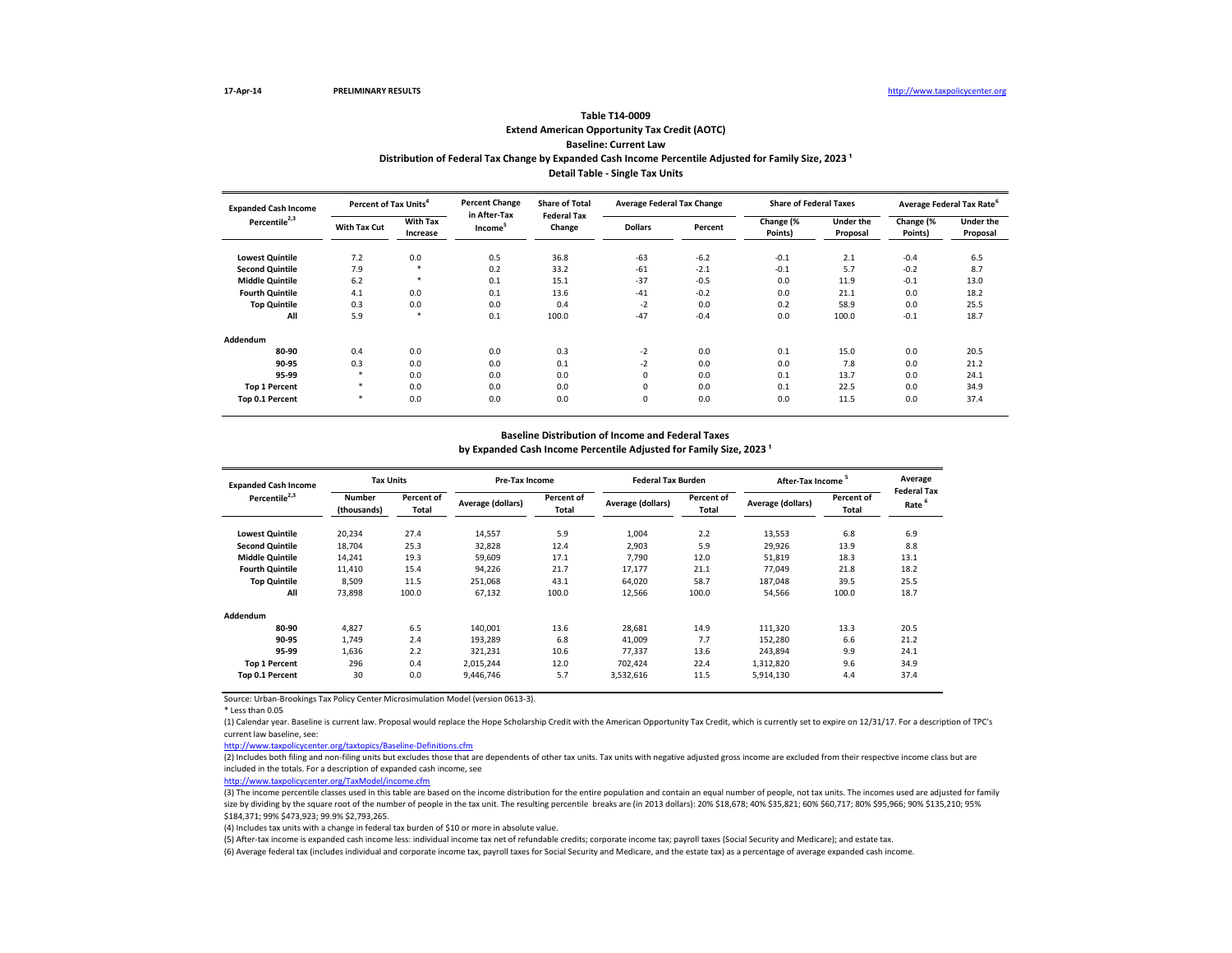# **Extend American Opportunity Tax Credit (AOTC) Baseline: Current Law Table T14-0009** Distribution of Federal Tax Change by Expanded Cash Income Percentile Adjusted for Family Size, 2023<sup>1</sup> **Detail Table - Married Tax Units Filing Jointly**

| <b>Expanded Cash Income</b> | Percent of Tax Units <sup>4</sup> |                             | <b>Percent Change</b>               | <b>Share of Total</b><br><b>Federal Tax</b> | <b>Average Federal Tax Change</b> |         | <b>Share of Federal Taxes</b> |                              | Average Federal Tax Rate <sup>6</sup> |                              |
|-----------------------------|-----------------------------------|-----------------------------|-------------------------------------|---------------------------------------------|-----------------------------------|---------|-------------------------------|------------------------------|---------------------------------------|------------------------------|
| Percentile <sup>2,3</sup>   | With Tax Cut                      | <b>With Tax</b><br>Increase | in After-Tax<br>Income <sup>5</sup> | Change                                      | <b>Dollars</b>                    | Percent | Change (%<br>Points)          | <b>Under the</b><br>Proposal | Change (%<br>Points)                  | <b>Under the</b><br>Proposal |
| <b>Lowest Quintile</b>      | 4.4                               | 0.0                         | 0.2                                 | 4.5                                         | $-46$                             | $-33.5$ | 0.0                           | 0.0                          | $-0.2$                                | 0.3                          |
| <b>Second Quintile</b>      | 8.4                               | $\star$                     | 0.1                                 | 11.5                                        | $-70$                             | $-1.5$  | 0.0                           | 1.3                          | $-0.1$                                | 7.9                          |
| <b>Middle Quintile</b>      | 11.8                              | *                           | 0.1                                 | 18.4                                        | $-76$                             | $-0.6$  | 0.0                           | 5.5                          | $-0.1$                                | 12.5                         |
| <b>Fourth Quintile</b>      | 14.2                              | *                           | 0.1                                 | 49.4                                        | $-156$                            | $-0.6$  | $-0.1$                        | 14.2                         | $-0.1$                                | 16.1                         |
| <b>Top Quintile</b>         | 2.8                               | 0.0                         | 0.0                                 | 16.0                                        | $-41$                             | 0.0     | 0.1                           | 78.7                         | 0.0                                   | 25.3                         |
| All                         | 8.4                               | $\star$                     | 0.1                                 | 100.0                                       | $-82$                             | $-0.2$  | 0.0                           | 100.0                        | 0.0                                   | 21.5                         |
| Addendum                    |                                   |                             |                                     |                                             |                                   |         |                               |                              |                                       |                              |
| 80-90                       | 5.7                               | 0.0                         | 0.1                                 | 15.7                                        | $-85$                             | $-0.2$  | 0.0                           | 14.2                         | 0.0                                   | 19.0                         |
| 90-95                       | 0.4                               | 0.0                         | 0.0                                 | 0.3                                         | $-3$                              | 0.0     | 0.0                           | 11.5                         | 0.0                                   | 20.8                         |
| 95-99                       |                                   | 0.0                         | 0.0                                 | 0.0                                         | 0                                 | 0.0     | 0.0                           | 17.4                         | 0.0                                   | 23.9                         |
| <b>Top 1 Percent</b>        |                                   | 0.0                         | 0.0                                 | 0.0                                         | 0                                 | 0.0     | 0.1                           | 35.7                         | 0.0                                   | 32.9                         |
| Top 0.1 Percent             | 0.0                               | 0.0                         | 0.0                                 | 0.0                                         | $\mathbf 0$                       | 0.0     | 0.0                           | 16.7                         | 0.0                                   | 35.0                         |

### **Baseline Distribution of Income and Federal Taxes**

by Expanded Cash Income Percentile Adjusted for Family Size, 2023<sup>1</sup>

| <b>Expanded Cash Income</b> | <b>Tax Units</b>             |                     | Pre-Tax Income    |                     | <b>Federal Tax Burden</b> |                     | <b>After-Tax Income</b> |                     | Average                                 |
|-----------------------------|------------------------------|---------------------|-------------------|---------------------|---------------------------|---------------------|-------------------------|---------------------|-----------------------------------------|
| Percentile <sup>2,3</sup>   | <b>Number</b><br>(thousands) | Percent of<br>Total | Average (dollars) | Percent of<br>Total | Average (dollars)         | Percent of<br>Total | Average (dollars)       | Percent of<br>Total | <b>Federal Tax</b><br>Rate <sup>6</sup> |
| <b>Lowest Quintile</b>      | 5,436                        | 8.0                 | 26,576            | 1.0                 | 137                       | 0.0                 | 26,439                  | 1.2                 | 0.5                                     |
| <b>Second Quintile</b>      | 9,236                        | 13.5                | 58,765            | 3.7                 | 4,707                     | 1.4                 | 54,058                  | 4.3                 | 8.0                                     |
| <b>Middle Quintile</b>      | 13,569                       | 19.9                | 103,303           | 9.4                 | 13,028                    | 5.5                 | 90,275                  | 10.5                | 12.6                                    |
| <b>Fourth Quintile</b>      | 17,691                       | 25.9                | 160.423           | 19.1                | 25,910                    | 14.3                | 134,513                 | 20.4                | 16.2                                    |
| <b>Top Quintile</b>         | 21,701                       | 31.8                | 458.255           | 67.0                | 116.082                   | 78.6                | 342,173                 | 63.8                | 25.3                                    |
| All                         | 68,289                       | 100.0               | 217,501           | 100.0               | 46,927                    | 100.0               | 170,574                 | 100.0               | 21.6                                    |
| Addendum                    |                              |                     |                   |                     |                           |                     |                         |                     |                                         |
| 80-90                       | 10,343                       | 15.2                | 230,259           | 16.0                | 43.864                    | 14.2                | 186,395                 | 16.6                | 19.1                                    |
| 90-95                       | 5,634                        | 8.3                 | 314,419           | 11.9                | 65.471                    | 11.5                | 248,948                 | 12.0                | 20.8                                    |
| 95-99                       | 4.605                        | 6.7                 | 505,519           | 15.7                | 120.623                   | 17.3                | 384.896                 | 15.2                | 23.9                                    |
| <b>Top 1 Percent</b>        | 1,119                        | 1.6                 | 3,094,372         | 23.3                | 1,019,414                 | 35.6                | 2,074,958               | 19.9                | 32.9                                    |
| Top 0.1 Percent             | 111                          | 0.2                 | 13,726,125        | 10.3                | 4,804,760                 | 16.7                | 8,921,365               | 8.5                 | 35.0                                    |

Source: Urban-Brookings Tax Policy Center Microsimulation Model (version 0613-3).

\* Less than 0.05

(1) Calendar year. Baseline is current law. Proposal would replace the Hope Scholarship Credit with the American Opportunity Tax Credit, which is currently set to expire on 12/31/17. For a description of TPC's current law baseline, see:

<http://www.taxpolicycenter.org/taxtopics/Baseline-Definitions.cfm>

(2) Includes both filing and non-filing units but excludes those that are dependents of other tax units. Tax units with negative adjusted gross income are excluded from their respective income class but are included in the totals. For a description of expanded cash income, see

[http://www.taxpolicycente](http://www.taxpolicycenter.org/TaxModel/income.cfm)r.org/TaxModel/income.cfm

(3) The income percentile classes used in this table are based on the income distribution for the entire population and contain an equal number of people, not tax units. The incomes used are adjusted for family size by dividing by the square root of the number of people in the tax unit. The resulting percentile breaks are (in 2013 dollars): 20% \$18,678; 40% \$35,821; 60% \$60,717; 80% \$95,966; 90% \$135,210; 95% \$184,371; 99% \$473,923; 99.9% \$2,793,265.

(4) Includes tax units with a change in federal tax burden of \$10 or more in absolute value.

(5) After-tax income is expanded cash income less: individual income tax net of refundable credits; corporate income tax; payroll taxes (Social Security and Medicare); and estate tax. (6) Average federal tax (includes individual and corporate income tax, payroll taxes for Social Security and Medicare, and the estate tax) as a percentage of average expanded cash income.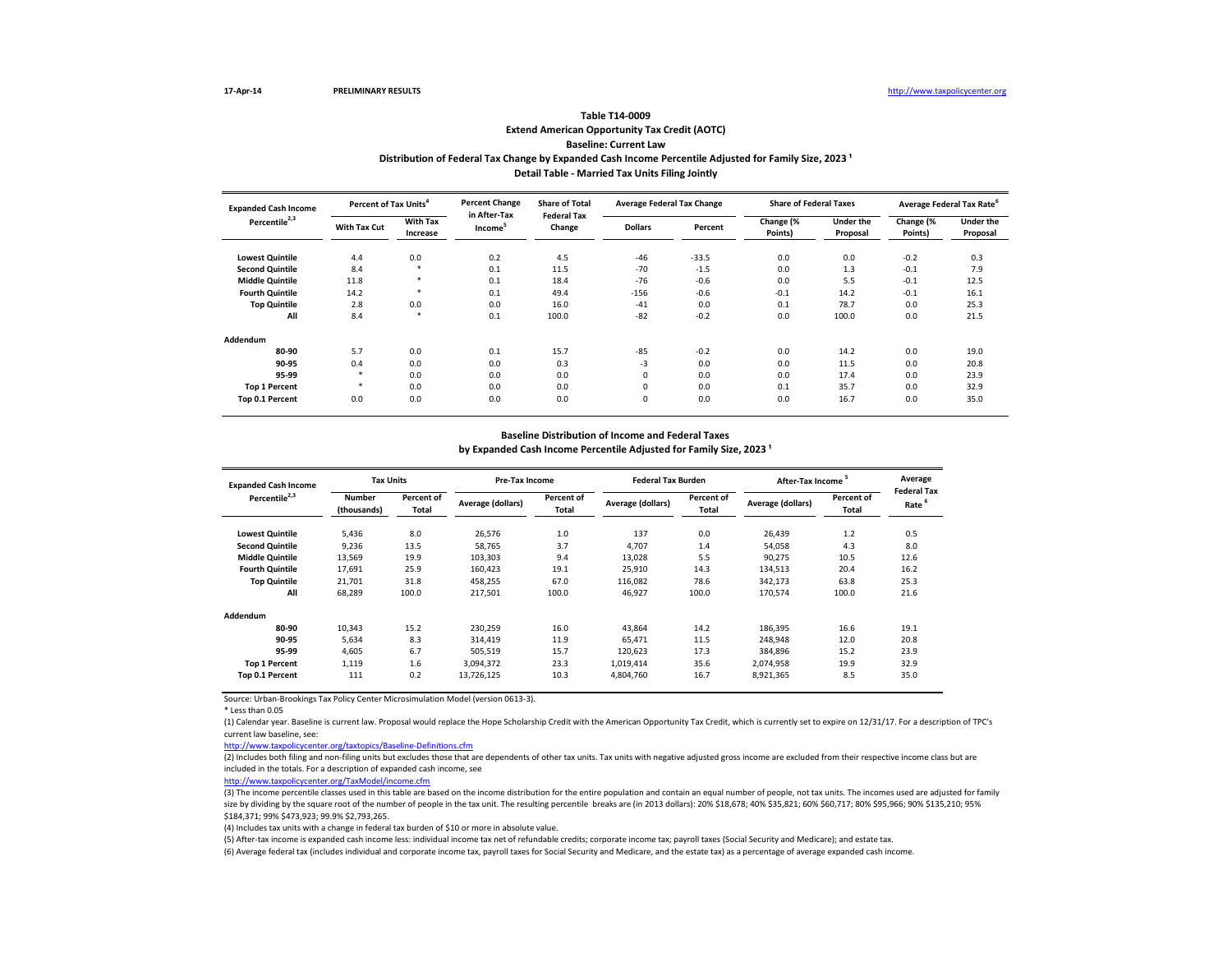# **Extend American Opportunity Tax Credit (AOTC) Baseline: Current Law Table T14-0009** Distribution of Federal Tax Change by Expanded Cash Income Percentile Adjusted for Family Size, 2023<sup>1</sup> **Detail Table - Head of Household Tax Units**

| <b>Expanded Cash Income</b> | Percent of Tax Units <sup>4</sup> |                             | <b>Percent Change</b>               | <b>Share of Total</b><br><b>Federal Tax</b> | <b>Average Federal Tax Change</b> |         | <b>Share of Federal Taxes</b> |                              | Average Federal Tax Rate <sup>6</sup> |                              |
|-----------------------------|-----------------------------------|-----------------------------|-------------------------------------|---------------------------------------------|-----------------------------------|---------|-------------------------------|------------------------------|---------------------------------------|------------------------------|
| Percentile <sup>2,3</sup>   | With Tax Cut                      | <b>With Tax</b><br>Increase | in After-Tax<br>Income <sup>5</sup> | Change                                      | <b>Dollars</b>                    | Percent | Change (%<br>Points)          | <b>Under the</b><br>Proposal | Change (%<br>Points)                  | <b>Under the</b><br>Proposal |
| <b>Lowest Quintile</b>      | 5.7                               | 0.0                         | 0.2                                 | 27.4                                        | $-56$                             | 4.8     | $-0.3$                        | $-6.0$                       | $-0.2$                                | $-5.1$                       |
| <b>Second Quintile</b>      | 9.4                               | $\star$                     | 0.2                                 | 30.2                                        | $-82$                             | $-2.9$  | $-0.2$                        | 10.3                         | $-0.2$                                | 5.5                          |
| <b>Middle Quintile</b>      | 13.1                              | 0.0                         | 0.2                                 | 32.8                                        | $-129$                            | $-1.1$  | 0.0                           | 29.5                         | $-0.2$                                | 13.5                         |
| <b>Fourth Quintile</b>      | 4.7                               | 0.0                         | 0.1                                 | 9.4                                         | $-70$                             | $-0.3$  | 0.2                           | 30.6                         | $-0.1$                                | 17.9                         |
| <b>Top Quintile</b>         |                                   | 0.0                         | 0.0                                 | 0.0                                         | $\mathbf 0$                       | 0.0     | 0.4                           | 35.5                         | 0.0                                   | 25.3                         |
| All                         | 7.9                               | $\star$                     | 0.1                                 | 100.0                                       | $-77$                             | $-1.0$  | 0.0                           | 100.0                        | $-0.1$                                | 12.0                         |
| Addendum                    |                                   |                             |                                     |                                             |                                   |         |                               |                              |                                       |                              |
| 80-90                       | *                                 | 0.0                         | 0.0                                 | 0.0                                         | 0                                 | 0.0     | 0.1                           | 10.6                         | 0.0                                   | 20.8                         |
| 90-95                       |                                   | 0.0                         | 0.0                                 | 0.0                                         | 0                                 | 0.0     | 0.1                           | 4.7                          | 0.0                                   | 23.0                         |
| 95-99                       |                                   | 0.0                         | 0.0                                 | 0.0                                         | 0                                 | 0.0     | 0.1                           | 7.1                          | 0.0                                   | 24.3                         |
| <b>Top 1 Percent</b>        | 0.0                               | 0.0                         | 0.0                                 | 0.0                                         | 0                                 | 0.0     | 0.1                           | 13.1                         | 0.0                                   | 32.8                         |
| Top 0.1 Percent             | 0.0                               | 0.0                         | 0.0                                 | 0.0                                         | $\mathbf 0$                       | 0.0     | 0.1                           | 6.1                          | 0.0                                   | 35.0                         |

### **Baseline Distribution of Income and Federal Taxes**

by Expanded Cash Income Percentile Adjusted for Family Size, 2023<sup>1</sup>

| <b>Expanded Cash Income</b> | <b>Tax Units</b>             |                     | Pre-Tax Income    |                     | <b>Federal Tax Burden</b> |                     | <b>After-Tax Income</b> |                     | Average                                 |
|-----------------------------|------------------------------|---------------------|-------------------|---------------------|---------------------------|---------------------|-------------------------|---------------------|-----------------------------------------|
| Percentile <sup>2,3</sup>   | <b>Number</b><br>(thousands) | Percent of<br>Total | Average (dollars) | Percent of<br>Total | Average (dollars)         | Percent of<br>Total | Average (dollars)       | Percent of<br>Total | <b>Federal Tax</b><br>Rate <sup>6</sup> |
| <b>Lowest Quintile</b>      | 10,087                       | 37.7                | 23,866            | 14.0                | $-1,170$                  | $-5.7$              | 25,036                  | 16.7                | $-4.9$                                  |
| <b>Second Quintile</b>      | 7,600                        | 28.4                | 50,782            | 22.5                | 2,862                     | 10.5                | 47,920                  | 24.1                | 5.6                                     |
| <b>Middle Quintile</b>      | 5,258                        | 19.6                | 85,209            | 26.1                | 11,645                    | 29.5                | 73,564                  | 25.6                | 13.7                                    |
| <b>Fourth Quintile</b>      | 2,767                        | 10.3                | 127,009           | 20.5                | 22,741                    | 30.4                | 104,268                 | 19.1                | 17.9                                    |
| <b>Top Quintile</b>         | 923                          | 3.5                 | 312,466           | 16.8                | 78,974                    | 35.2                | 233,492                 | 14.3                | 25.3                                    |
| All                         | 26,775                       | 100.0               | 64,080            | 100.0               | 7,743                     | 100.0               | 56,337                  | 100.0               | 12.1                                    |
| Addendum                    |                              |                     |                   |                     |                           |                     |                         |                     |                                         |
| 80-90                       | 577                          | 2.2                 | 180,975           | 6.1                 | 37.707                    | 10.5                | 143,268                 | 5.5                 | 20.8                                    |
| 90-95                       | 161                          | 0.6                 | 261,097           | 2.5                 | 60,083                    | 4.7                 | 201,014                 | 2.2                 | 23.0                                    |
| 95-99                       | 153                          | 0.6                 | 391,241           | 3.5                 | 95,030                    | 7.0                 | 296,211                 | 3.0                 | 24.3                                    |
| <b>Top 1 Percent</b>        | 32                           | 0.1                 | 2,574,380         | 4.8                 | 844.264                   | 13.0                | 1,730,116               | 3.7                 | 32.8                                    |
| Top 0.1 Percent             | 3                            | 0.0                 | 13,287,094        | 2.1                 | 4,647,713                 | 6.0                 | 8,639,381               | 1.5                 | 35.0                                    |

Source: Urban-Brookings Tax Policy Center Microsimulation Model (version 0613-3).

\* Less than 0.05

(1) Calendar year. Baseline is current law. Proposal would replace the Hope Scholarship Credit with the American Opportunity Tax Credit, which is currently set to expire on 12/31/17. For a description of TPC's current law baseline, see:

<http://www.taxpolicycenter.org/taxtopics/Baseline-Definitions.cfm>

(2) Includes both filing and non-filing units but excludes those that are dependents of other tax units. Tax units with negative adjusted gross income are excluded from their respective income class but are included in the totals. For a description of expanded cash income, see

[http://www.taxpolicycente](http://www.taxpolicycenter.org/TaxModel/income.cfm)r.org/TaxModel/income.cfm

(3) The income percentile classes used in this table are based on the income distribution for the entire population and contain an equal number of people, not tax units. The incomes used are adjusted for family size by dividing by the square root of the number of people in the tax unit. The resulting percentile breaks are (in 2013 dollars): 20% \$18,678; 40% \$35,821; 60% \$60,717; 80% \$95,966; 90% \$135,210; 95% \$184,371; 99% \$473,923; 99.9% \$2,793,265.

(4) Includes tax units with a change in federal tax burden of \$10 or more in absolute value.

(5) After-tax income is expanded cash income less: individual income tax net of refundable credits; corporate income tax; payroll taxes (Social Security and Medicare); and estate tax. (6) Average federal tax (includes individual and corporate income tax, payroll taxes for Social Security and Medicare, and the estate tax) as a percentage of average expanded cash income.